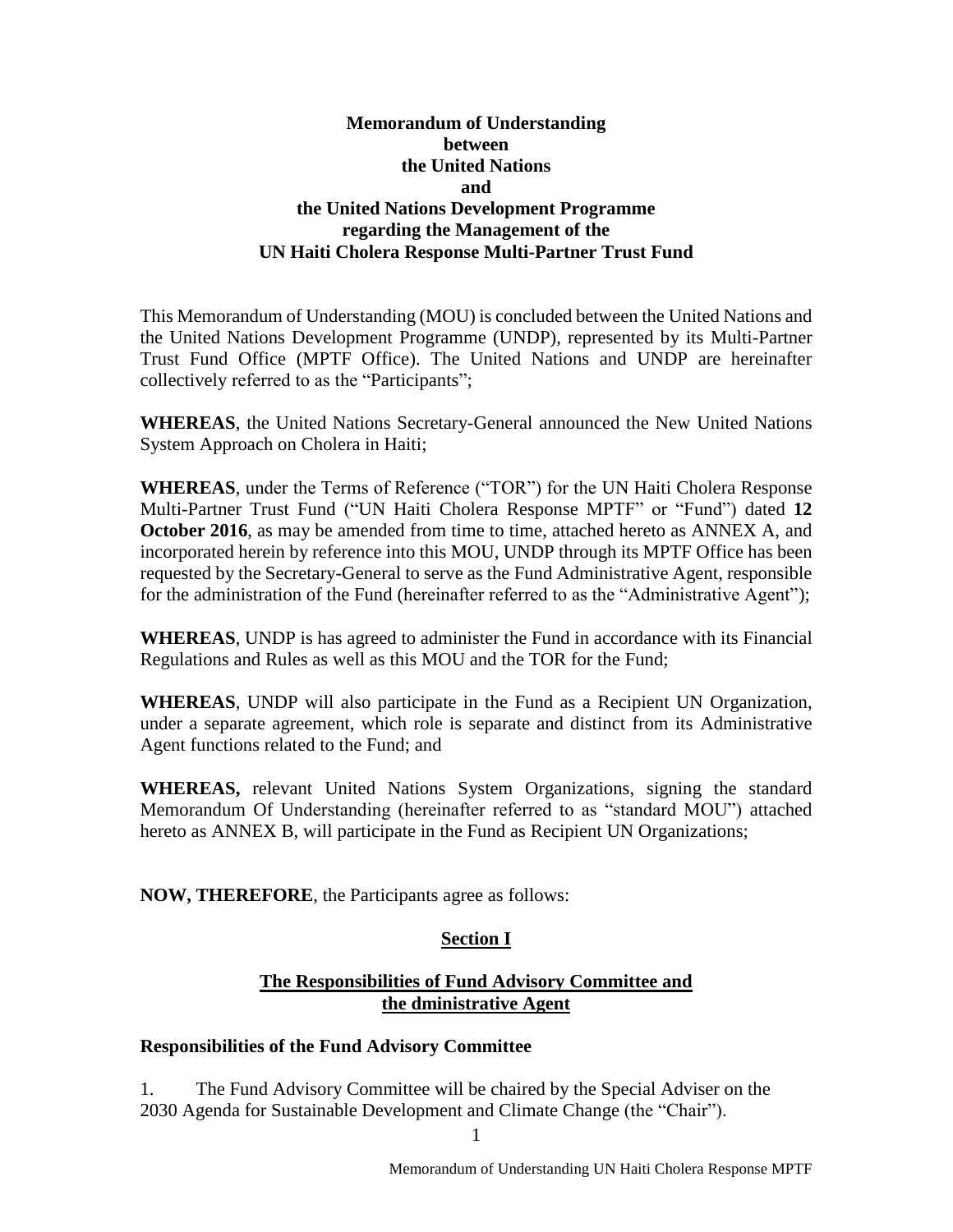- 2. The responsibilities of the Fund Advisory Committee include**:** 
	- (a) Guidance to the Chair on the oversight and strategic direction of the Fund and mobilization of its resources in accordance with the TOR;
	- (b) Advising the Chair on project proposals, after technical review undertaken by the Fund Secretariat and making recommendations on funding decisions.
	- (c) Receipt and review of the periodic and annual progress narrative and financial reports prepared by the Fund Secretariat and the Administrative Agent.

#### **Responsibilities of the Administrative Agent**

3. UNDP, through its MPTF Office, will serve as Administrative Agent for the Fund in accordance with its Financial Regulations and Rules, the TOR and the terms and conditions set out in this MOU. In case of any conflict between this MOU and the TOR, the MOU will prevail. The Administrative Agent agrees to assume this responsibility on the understanding that Recipient UN Organizations (United Nations, its funds and programmes and specialized agencies) receiving funds from the Fund assume full programmatic and financial accountability for the funds disbursed to them by the Administrative Agent.

4. The Administrative Agent will be accountable for effective and impartial fiduciary management and financial reporting, and on behalf of the Recipient UN Organizations, the Administrative Agent will:

- (a) Receive contributions from donors that wish to provide financial support to the Fund;
- (b) Administer such funds received, in accordance with this Memorandum of Understanding and the Administrative Arrangement (as defined below in paragraph 6 of this Section) including the provisions relating to winding up the Fund Account and related matters;
- (c) Conclude a standard MOU with each Recipient UN Organization wishing to support the implementation of activities for which they will receive funds from the Fund, incorporating this Memorandum of Understanding and the Terms of Reference;
- (d) Subject to availability of funds, disburse such funds to each of the Recipient UN Organizations in accordance with the funding decisions of the Chair made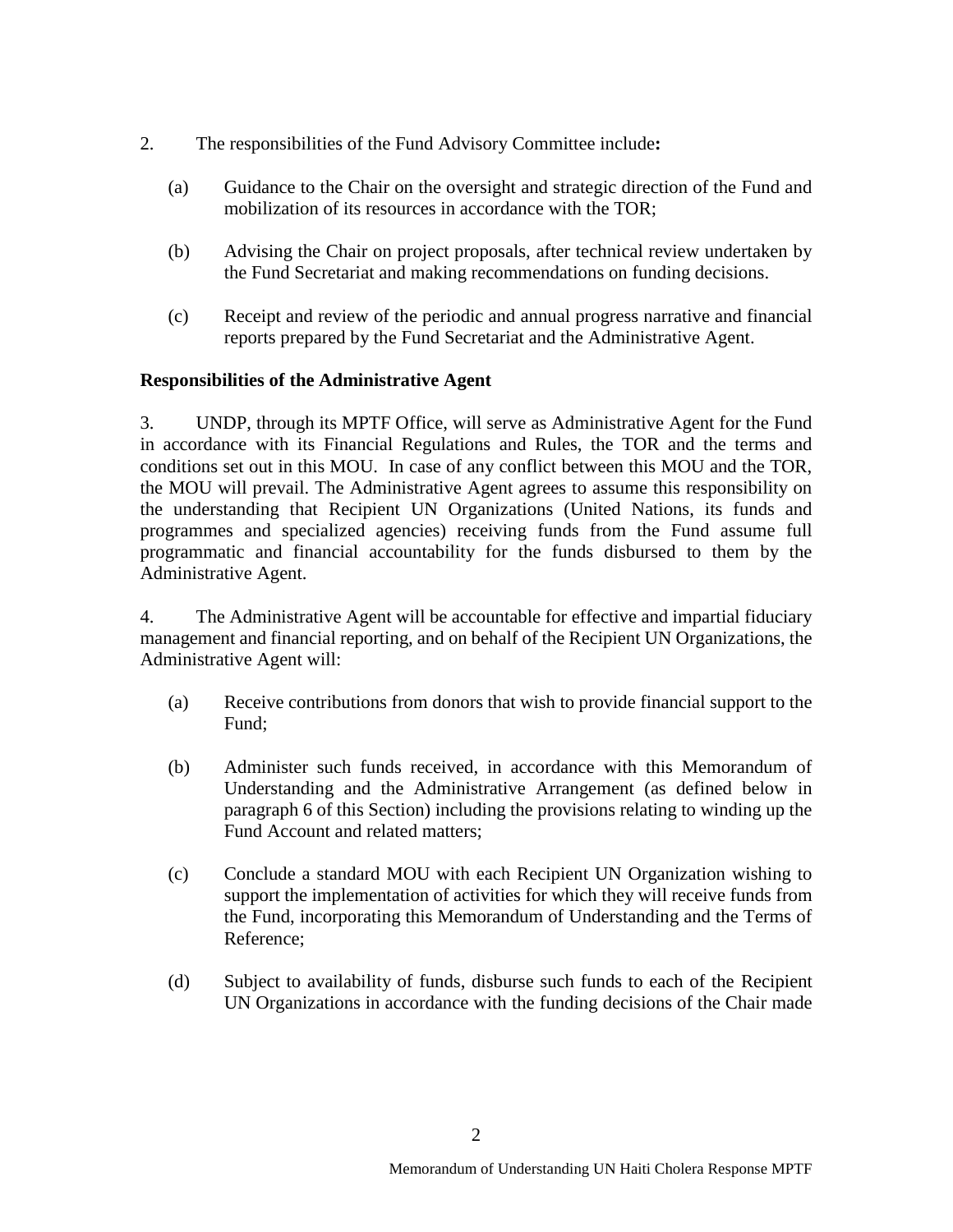on the advice of the Advisory Committee, taking into account the budget set out in the approved programmatic document<sup>1</sup>.

- (e) Ensure consolidation of statements and reports, based on submissions provided by each Recipient UN Organization, as set forth in the TOR, and provide these to each donor, that has contributed to the Fund and to the Advisory Committee;
- (f) Provide final reporting, including notification that the Fund has been operationally completed, in accordance with Section III below;
- (g) Disburse funds to any Recipient UN Organization for any additional costs of the tasks that the Chair may decide to allocate, on the advice of the Advisory Committee in accordance with the TOR.

5. The United Nations may request any of the Recipient UN Organizations, to perform additional tasks in support of the Fund not related to the Administrative Agent functions detailed in Section I, paragraph 4 above and subject to the availability of funds. Costs for such tasks will be agreed in advance and with the approval of the Chair be charged to the Fund as direct costs.

6. The Administrative Agent will enter into a Standard Administrative Arrangement, in the form attached hereto as ANNEX C (hereinafter referred to as an "Administrative Arrangement"), with each donor that wishes to provide financial support to the Fund. The Administrative Agent will ensure the posting of a copy of the template Administrative Arrangement, as well as information on donor contributions, on the website of the Administrative Agent [\(http://mptf.undp.org\)](http://mptf.undp.org/).

7. The Administrative Agent will be entitled to allocate an administrative fee of one percent (1%) of the amount contributed by each donor signing an Administrative Arrangement, to meet the Administrative Agent's costs of performing the Administrative Agent's functions described in this Memorandum of Understanding.

8. Where the Administrative Agent is also a Recipient UN Organization, a clear delineation, including distinct reporting lines and an accountability framework, will be established and maintained within the organization designated as the Administrative Agent between its functions as an Administrative Agent and its functions as a Recipient UN Organization.

9. The Administrative Agent will be entitled to charge to the Fund a direct cost charge in an amount(s) consistent with then-current UNDG guidance to cover the cost of continuing to render Administrative Agent functions if and when the United Nations agrees to extend the Fund beyond the End Date with no further contribution(s) to the Fund.

 $\overline{a}$ <sup>1</sup> As used in this document, an approved programmatic document refers to an annual work plan or a programme/project document, etc., which is reviewed by the Advisory Committee and approved by the Chair for fund allocation purposes.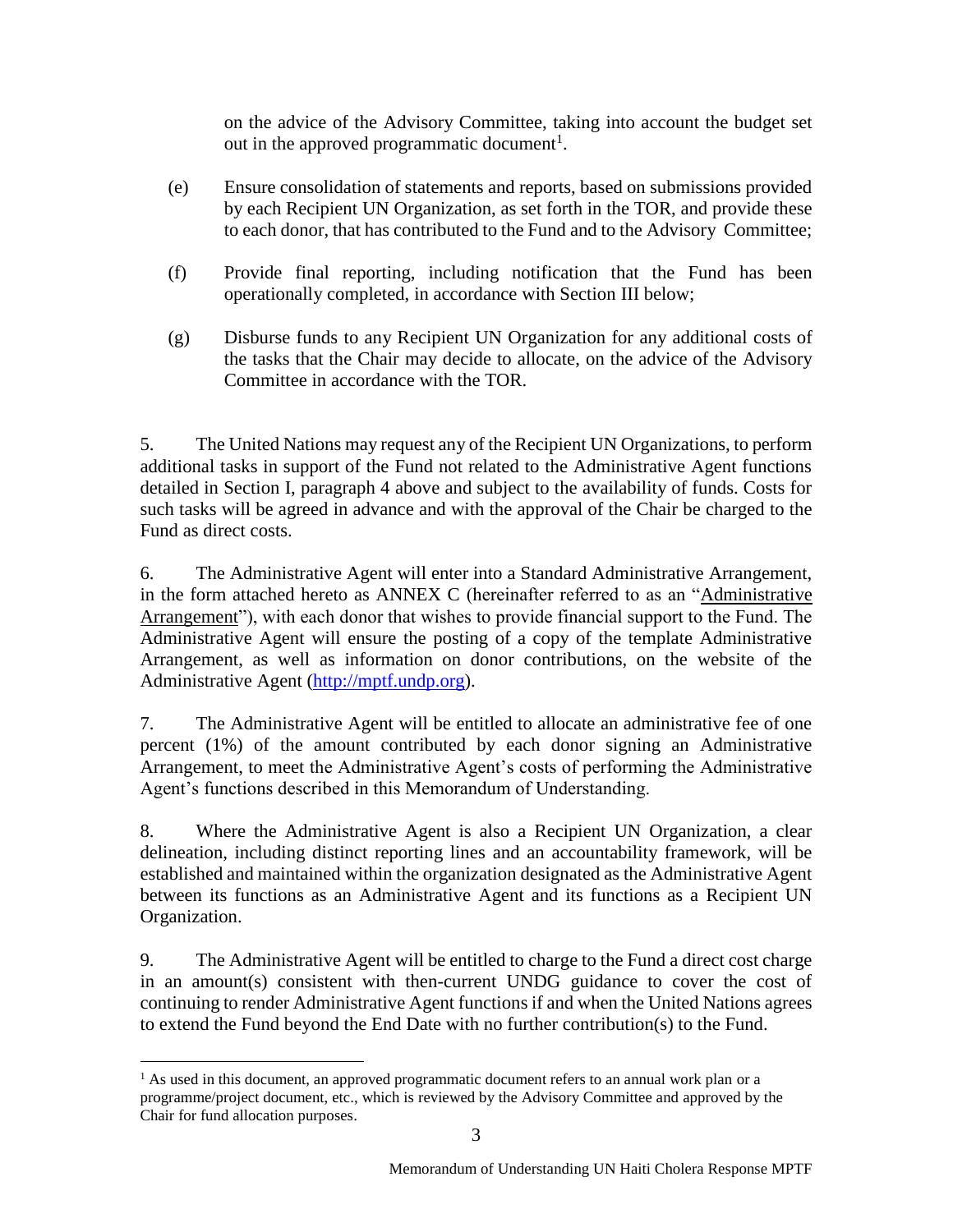## **Section II Financial Matters**

## **The Administrative Agent**

1. The Administrative Agent will establish a separate ledger account under its financial regulations and rules for the receipt and administration of the funds received pursuant to the Administrative Arrangement (hereinafter referred to as the "Fund Account"). The Fund Account will be administered by the Administrative Agent in accordance with the regulations, rules, policies and procedures applicable to it, including those relating to interest.

2. The Administrative Agent will not absorb gains or losses on currency exchanges which will increase or decrease the funds available for disbursements to Recipient UN Organizations.

3. Subject to the availability of funds, the Administrative Agent will make disbursements from the Fund Account in accordance with decisions of the Chair made on the advice of the Advisory Committee, in line with the budget set forth in the approved programmatic document. The disbursements will consist of direct and indirect costs as set out in the budget.

4. The Administrative Agent will normally make each disbursement within five (5) business days after receipt of the relevant approved programmatic document, in accordance with the decisions received from the Chair made on the advice of the Advisory Committee in line with the TOR, along with a copy of the relevant approved programmatic document, signed by all the parties concerned. The Administrative Agent will transfer funds to each Recipient UN Organization through wire transfer. Each Recipient UN Organization will advise the Administrative Agent in writing of the bank account for transfers pursuant to the standard MOU. When making a transfer to a Recipient UN Organization, the Administrative Agent will notify that Recipient UN Organization's Treasury Operations of the following: (a) the amount transferred, (b) the value date of the transfer; and (c) that the transfer is from the MPTF Office in respect of the Fund pursuant to the standard MOU.

5. Where the balance in the Fund Account on the date of a scheduled disbursement is insufficient to make that disbursement, the Administrative Agent will consult with the Chair and make a disbursement, if any, in accordance with the decision of the Chair who may consult with the Advisory Committee.

## **Section III Reporting**

1. The Administrative Agent will provide the Chair, the Fund Advisory Committee, donors, and Recipient UN Organizations with the following reports, based on reports provided to the Administrative Agent by each Recipient UN Organization: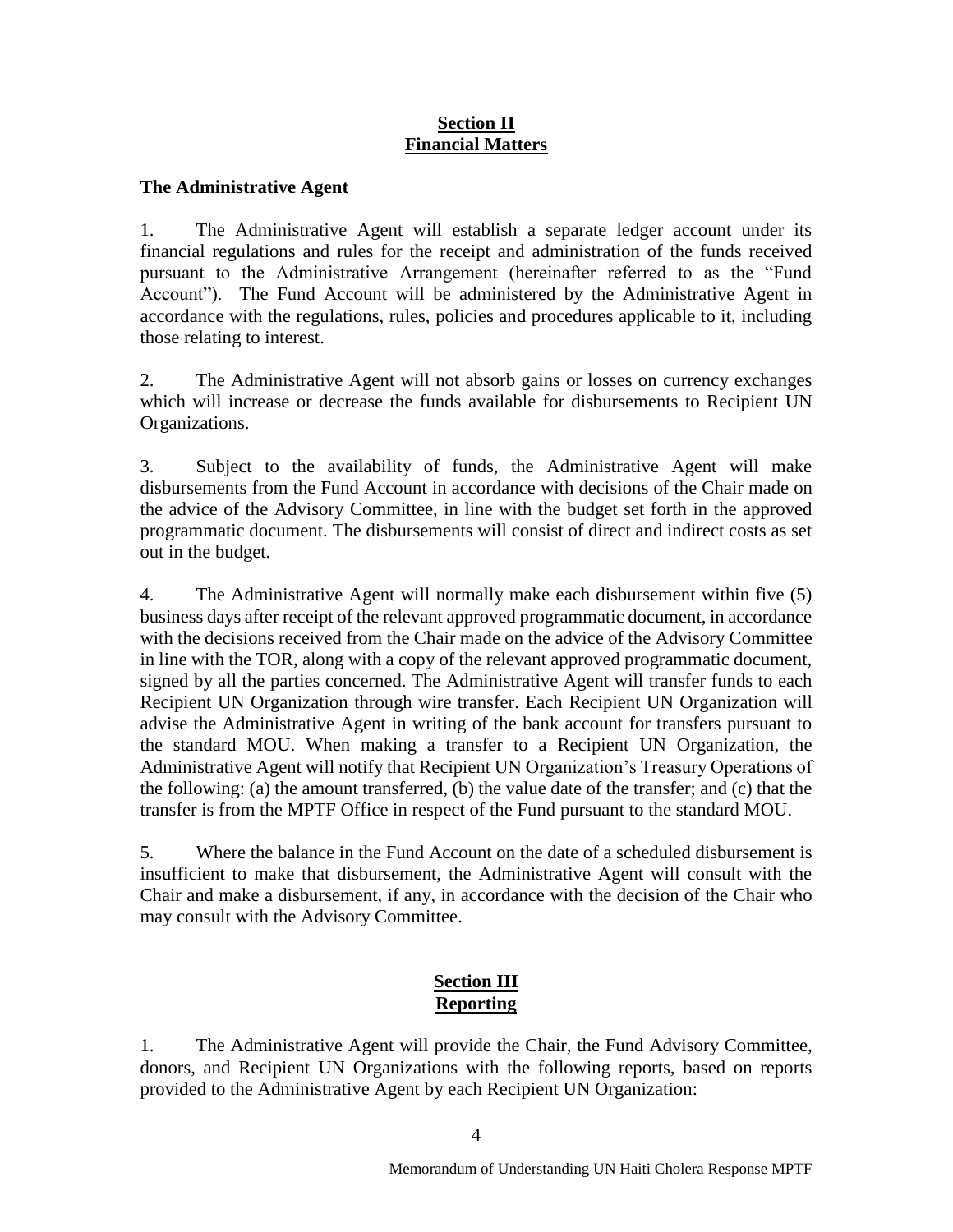- (a) Statements of donor commitments, deposits and transfers to Recipient UN Organizations and other financial information, available in real time directly from the publicly accessible MPTF Office GATEWAY[\(http://mptf.undp.org\)](http://mptf.undp.org/);
- (b) Consolidated Annual Financial Report on activities implemented under the Fund as of 31 December, to be provided no later than 31 May after the end of the calendar year; and
- (c) Consolidated Final Financial Report, after the completion of all project activities financed from the Fund and including the final year of the project activities, to be provided no later than 31 May of the year after the end of the calendar year in which the financial closing of the Fund occurs.

2. The Fund Secretariat will provide the Chair, the Fund Advisory Committee, the donor(s), and Recipient UN Organizations with the following reports, based on submissions provided to the Fund Secretariat by each Recipient UN Organization:

- (a) Annual consolidated narrative progress reports, based on annual narrative progress reports received from Recipient UN Organizations, to be provided no later than five months (31 May) after the end of the calendar year;
- (b) Final consolidated narrative report, based on final narrative reports received from Recipient UN Organizations after the completion of the activities in the approved programmatic document and including the final year of the activities in the approved programmatic document, to be provided no later than six months (30 June) after the end of the calendar year in which the operational closure of the Fund occurs. The final consolidated narrative report will contain a summary of the results and achievements compared to the goals and objectives of the Fund.

3. The Administrative Agent will also provide the Chair, the Fund Advisory Committee, donor(s) and Recipient UN Organizations, with the following statements on its activities as Administrative Agent:

- (a) Certified annual financial statement ("Source and Use of Funds" as defined by UNDG guidelines) to be provided no later than five months (31 May) after the end of the calendar year; and
- (b) Certified final financial statement ("Source and Use of Funds") to be provided no later than five months (31 May) after the end of the calendar year in which the financial closing of the Fund occurs.

4. Consolidated reports and related documents will be posted online on the Fund webpage on the MPTF Office GATEWAY.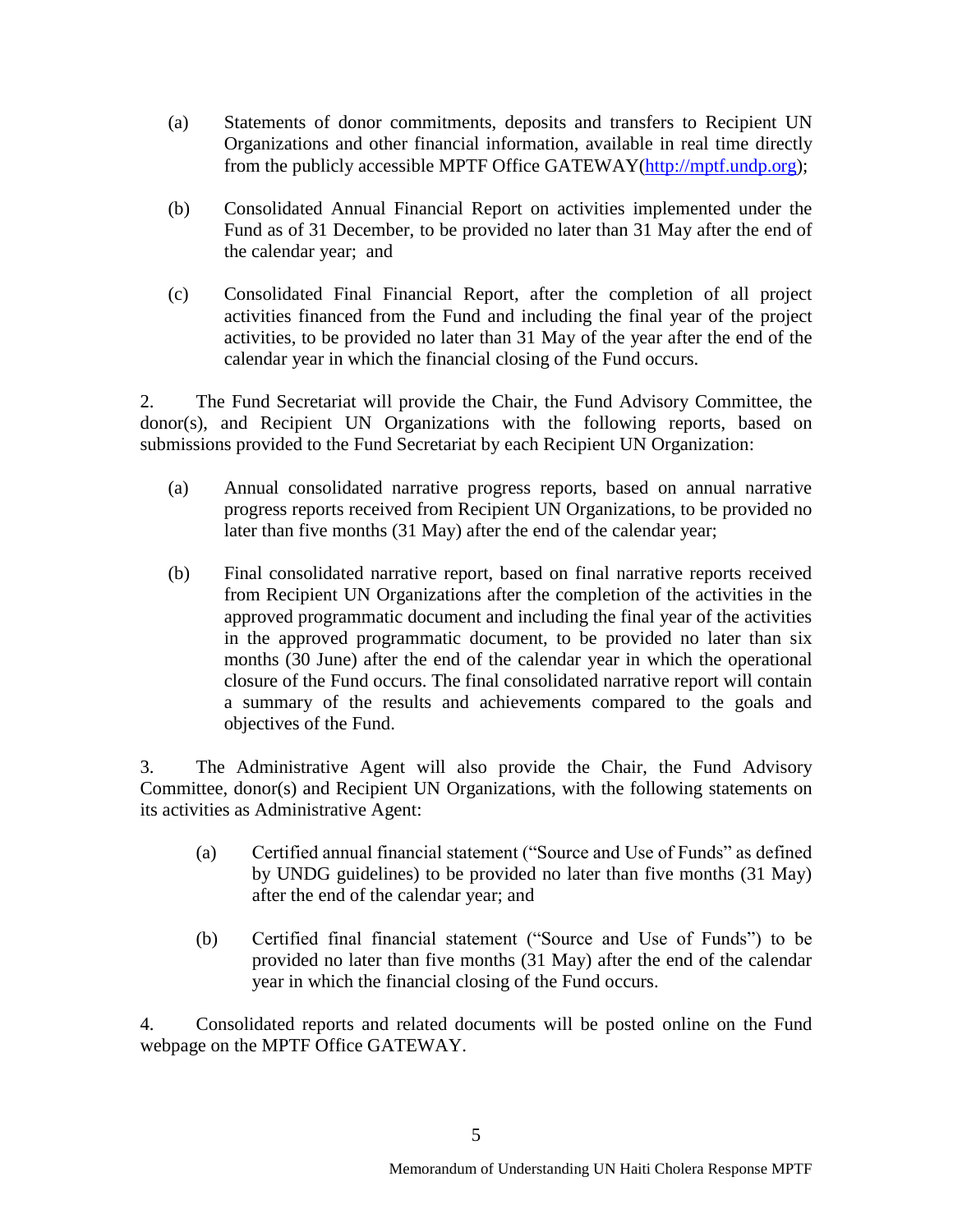## **Section IV Monitoring and Evaluation**

## **Monitoring**

1. Monitoring of the Fund will be undertaken in accordance with the TOR. The donor, the Chair, the Advisory Committee, the Administrative Agent and the Recipient UN Organizations will hold consultations at least annually, as appropriate, to review the status of the Fund. In addition, the donor(s), the Advisory Committee, the Administrative Agent and the Recipient UN Organizations will discuss any substantive revisions to the Fund, and promptly inform each other about any significant circumstances and major risks, which interfere or threaten to interfere with the successful achievement of the outcomes outlined in the TOR, financed in full or in part through the donor(s).

## Evaluation

2. Evaluation of the Fund including, as necessary and appropriate, joint evaluation by the Recipient UN Organizations, the Administrative Agent, the donor(s), and other partners will be undertaken in accordance with the TOR.

3. The Advisory Committee will recommend a joint evaluation if there is a need for a broad assessment of results at the level of the Fund or at the level of an outcome within the Fund. The joint evaluation report will be posted on the website of the Fund maintained by the Administrative Agent [\(http://mptf.undp.org\)](http://mptf.undp.org/).

4. In addition, the Participants recognize that the donor(s) may, separately or jointly with other partners, take the initiative to evaluate or review their cooperation with the Administrative Agent and the Recipient UN Organizations, with a view to determining whether results are being or have been achieved and whether contributions have been used for their intended purposes. The Participants and the Recipient UN Organizations will be informed about such initiatives, will be consulted on the scope and conduct of such evaluations or reviews and will be invited to join. The Participants and the Recipient UN Organizations will upon request assist in providing relevant information within the limits of their regulations, rules, policies and procedures. All costs will be borne by the respective donor(s), unless otherwise agreed. It is understood by the Participants and the Recipient UN Organizations that such evaluation or review will not constitute a financial, compliance or other audit of the Fund including any programmes, projects or activities funded under the standard MOU.

# **Section V Audit**

## External and Internal Audit

1. The activities of the Administrative Agent and each Recipient UN Organization in relation to the Fund will be exclusively audited by their respective internal and external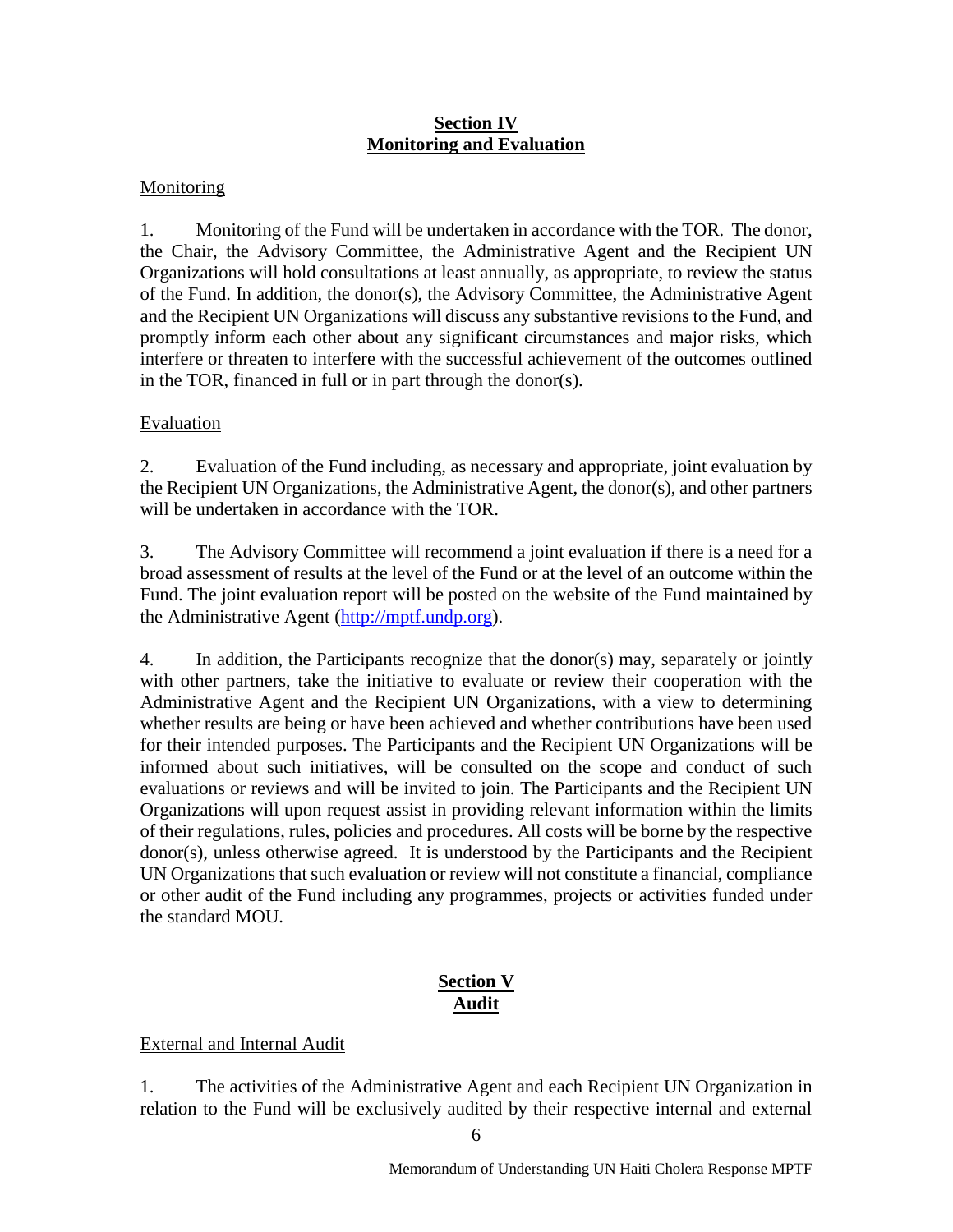auditors in accordance with their own financial regulations and rules. The corresponding external and internal audit reports will be disclosed publicly unless the relevant policies and procedures of the Administrative Agent or each Recipient UN Organization provide otherwise.

## Joint Internal Audits

2. The Internal Audit Services of the Participants and the Recipient UN Organizations involved in the Fund may consider conducting joint internal audits thereof in accordance with the Framework for Joint Internal Audits of UN Joint Activities, including its riskbased approach and provisions for disclosure of internal audit reports related to the Fund. In doing so, the Internal Audit Services of the Participants and the Recipient UN Organizations will consult with the Chair of the Advisory Committee.

## Cost of Internal Audits

3. The total costs of internal audit activities in relation to the Fund will be borne by the Fund.

## Audits of Implementing Partners

4. The part of the Contribution transferred by a Recipient UN Organization to its implementing partners for activities towards the implementation of the Fund will be audited as provided under that Recipient UN Organization's financial regulations and rules, as well as its policies and procedures. The disclosure of the corresponding audit reports will be made according to the policies and procedures of that Recipient UN Organization.

## **Section VI Communication and Transparency**

1. Subject to the regulations, rules, policies and procedures of the Participants and the Recipient UN Organizations, each Participant will take appropriate measures to publicize the Fund and to give due credit to the other Participant and Recipient UN Organizations. Information given to the press, to the beneficiaries of the Fund, all related publicity material, official notices, reports and publications, will highlight the results achieved and acknowledge the role of the donors, the Recipient UN Organizations, the Participants and any other relevant entities. In particular, the Participants will include and ensure due recognition of the role of each Recipient UN Organization and national partner in all external communications relating to the Fund.

2. The Participants in consultation with the Recipient UN Organizations will ensure that decisions regarding the review and approval of the Fund as well as periodic reports on the progress of implementation of the Fund are posted, where appropriate, for public information on the website of the Administrative Agent [\(http://mptf.undp.org\)](http://mptf.undp.org/). Such reports and documents may include approved programmes and programmes awaiting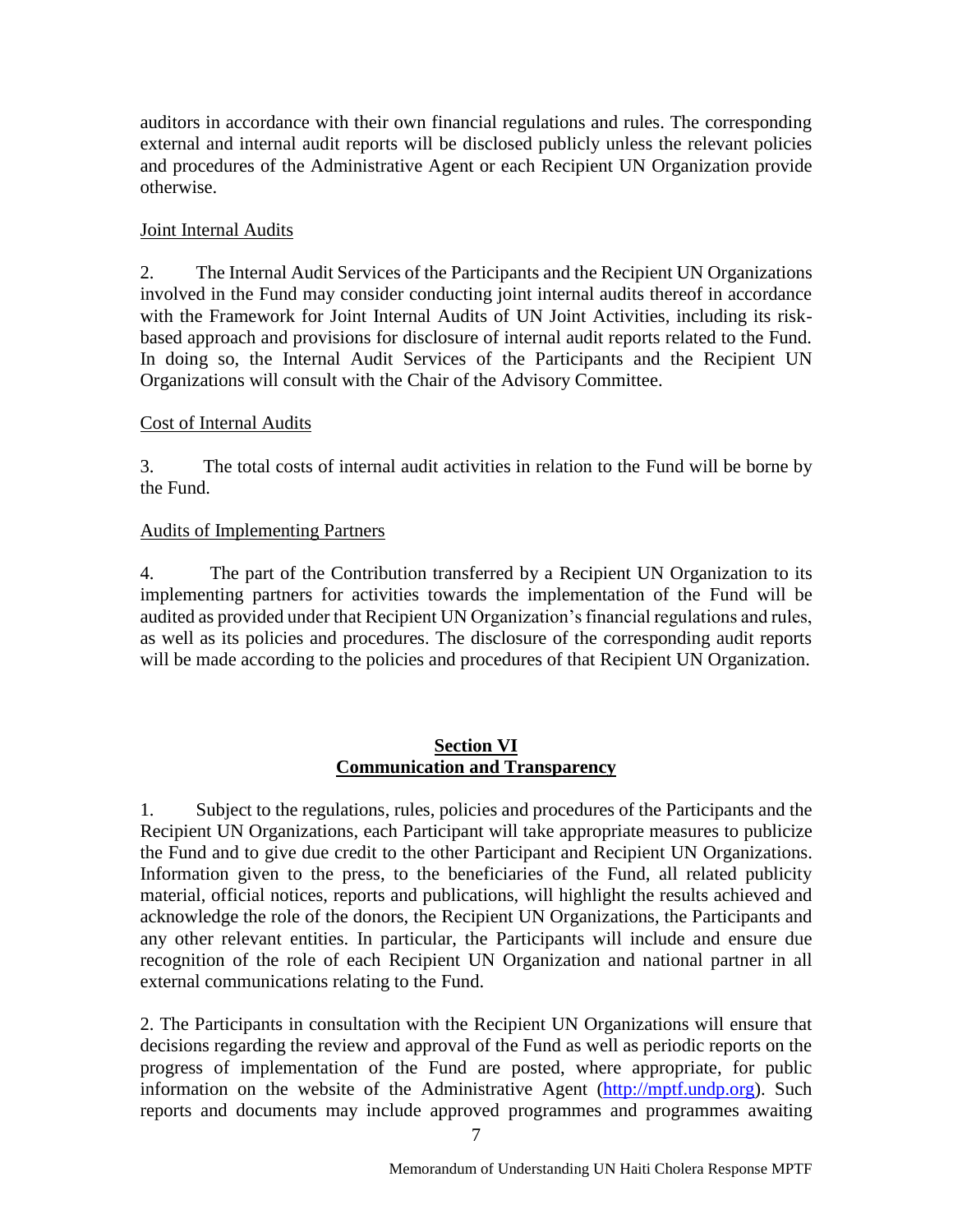approval, fund level annual financial and progress reports and external evaluations, as appropriate.

3. The Participants and the Recipient UN Organizations are committed to principles of transparency with regard to the implementation of the Fund, consistent with their respective regulations, rules, policies and procedures. The donors, the Participants, and the Recipient UN Organization, will endeavor to consult prior to publication or release of information regarded as sensitive.

## **Section VII Expiration, Modification and Termination**

1. This Memorandum of Understanding will expire upon the delivery to the donor(s) of the certified final financial statement pursuant to Section III, paragraph 3 (b).

2. This Memorandum of Understanding may be modified only by written agreement between the Participants.

3. Any of the Participants may terminate from this Memorandum of Understanding upon giving thirty (30) days' written notice to the other Participant to this Memorandum of Understanding subject to the continuance in force of paragraph 5 below for the purpose therein stated.

4. The Administrative Agent's appointment may be terminated earlier by the Administrative Agent (on the one hand) or by the United Nations (on the other hand) on thirty (30) days' written notice to the other Participant, subject to the continuance in force of paragraph 5 below for the purpose therein stated. In the event of such termination, the Participants will agree on measures to bring all activities to an orderly and prompt conclusion so as to minimize costs and expense.

5. Commitments assumed by the Recipient UN Organizations under the standard Memorandum of Understanding will survive the termination of this Memorandum of Understanding by the Administrative Agent or the United Nations to the extent necessary to permit the orderly conclusion of the activities and the completion of final reports, the withdrawal of personnel, funds and property, the settlement of accounts between the AA and Recipient UN Organizations hereto and the settlement of contractual liabilities that are required in respect of any subcontractors, consultants or suppliers.

6. Any balance remaining in the individual Recipient UN Organizations' separate ledger accounts after operational completion of the activities for which they are responsible under the approved programmatic document will be returned to the Fund Account as soon as administratively feasible and before financial closure of those activities. Any balance remaining in the Fund Account upon completion of the Fund will be used for a purpose mutually agreed upon or returned to the donor(s) in proportion to their contribution to the Fund as decided upon by the donor(s) and the Chair, upon the recommendations of the Advisory Committee.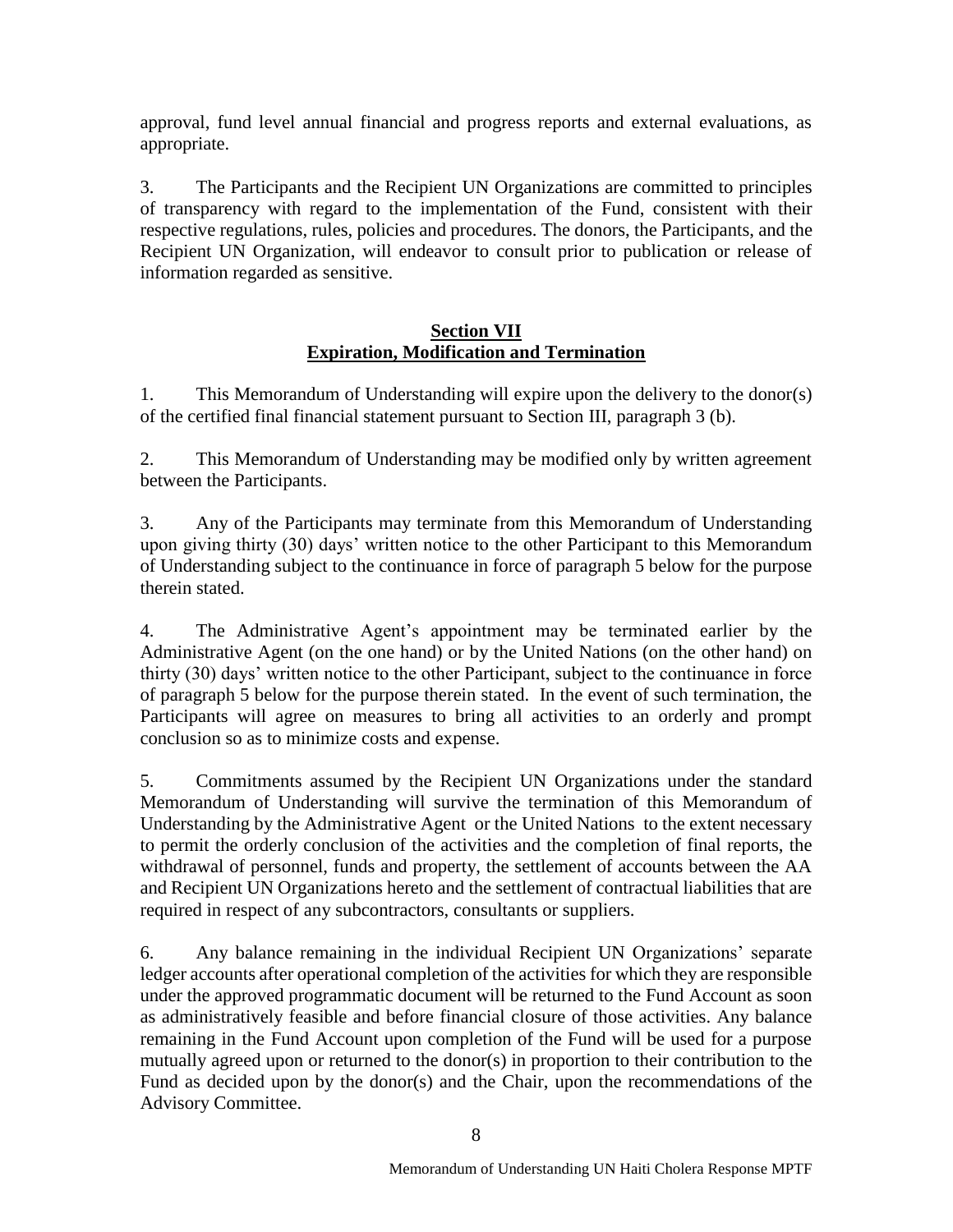#### **Section VIII Notices**

1. Any action required or permitted to be taken under this Memorandum of Understanding may be taken on behalf of the United Nations by the Chair, and on behalf of the Administrative Agent by the Executive Coordinator of the MPTF Office, or his or her designated representative.

2. Any notice or request required or permitted to be given or made in this Memorandum of Understanding will be in writing to the Chair and to the Executive Coordinator of the MPTF Office. Such notice or request will be deemed to be duly given or made when it will have been delivered by hand, mail or any other agreed means of communication to the Participant to which it is required to be given or made, at such Participant's address specified in ANNEX D to this Memorandum of Understanding or at such other address as the Participant will have specified in writing to the Participant giving such notice or making such request.

## **Section IX Entry into Effect**

This Memorandum of Understanding will come into effect upon signature thereof by the Participants and will continue in effect until it expires or is terminated.

## **Section X Settlement of Disputes**

The Participants will use their best efforts to promptly settle through direct negotiations any dispute, controversy or claim arising out of or in connection with this Memorandum of Understanding or any breach thereof. Any such dispute, controversy or claim which is not settled within sixty (60) days from the date either Participant has notified the other Participant of the nature of the dispute, controversy or claim and of the measures which should be taken to rectify it, the matter shall be deferred to the Secretary-General of the United Nations for resolution.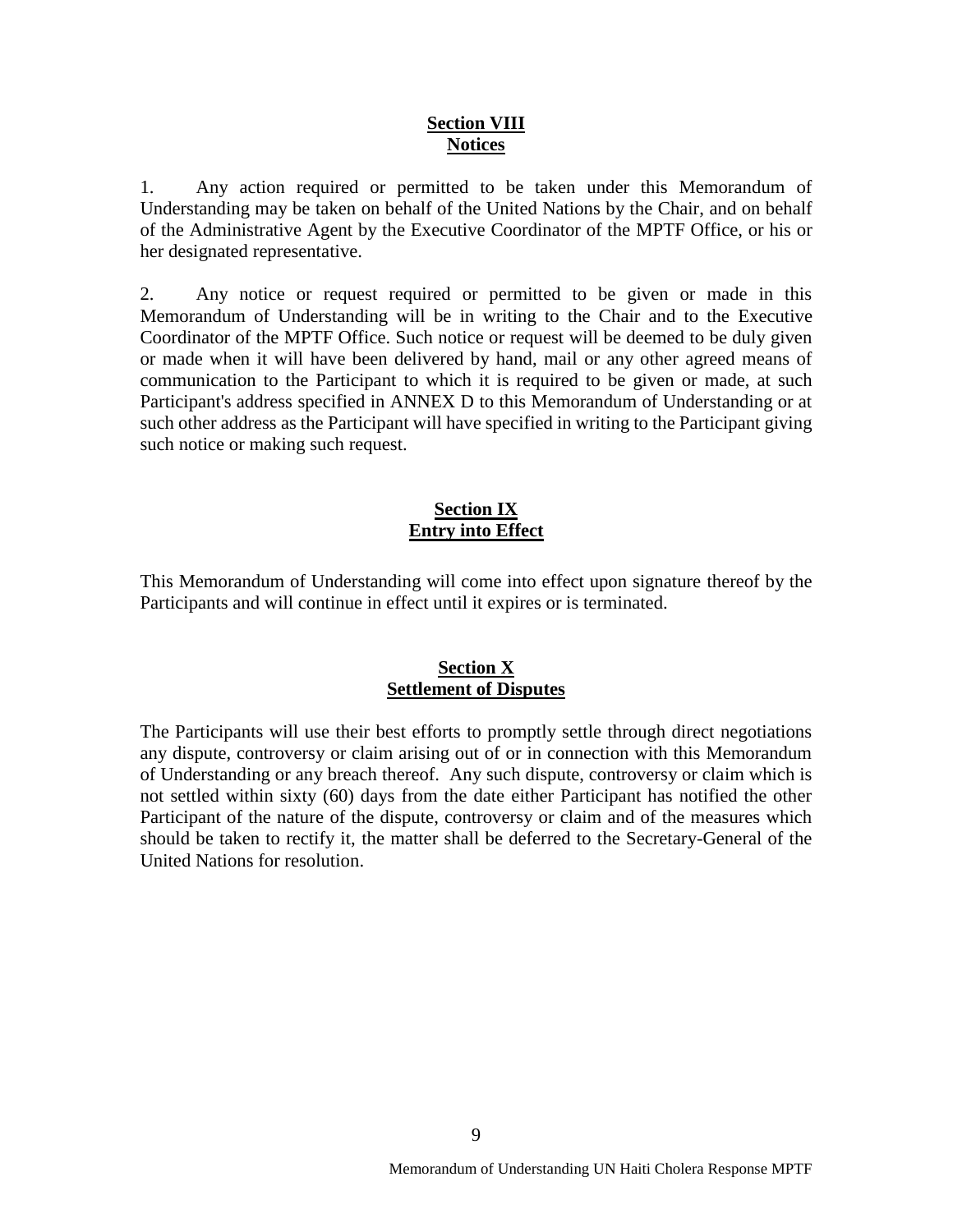**IN WITNESS WHEREOF**, the undersigned, duly authorized representatives of the respective Participants, have signed this Memorandum of Understanding in English in two copies.

*For UNDP For the United Nations:*  $Signature: \_\_\_\_\_\_$  Signature:  $\_\_\_\_\_\_$ Name: Jennifer Topping Name: David Nabarro Title: Executive Coordinator, MPTF Office Title: Special Adviser on the 2030 Agenda for Sustainable Development and Climate Change, United Nations Place: New York Place: New York Date: Date: \*\*\*\*\*\*\*\*\*\*\*\*\*\*\*\*\*\*\*\*\*\*\*\*\*\*\*\*\*\*\*\*\*\*\*\*\*\*\*\*\*\*\*\*\*\*\*\*\*\*\*\*\*\*\*\*\*\*\*\*\*\*\*\*\*\*\*\* ANNEX A: Terms of Reference of the UN Haiti Cholera Response Multi-Partner Trust

\*\*\*\*\*\*\*\*\*\*\*\*\*\*\*\*\*\*\*

Fund

ANNEX B: Standard Memorandum of Understanding between the Administrative Agent and the Recipient UN Organizations

\*\*\*\*\*\*\*\*\*\*\*\*\*\*\*\*\*\*\*

ANNEX C: Standard Administrative Arrangement between the Donor and the Administrative Agent

\*\*\*\*\*\*\*\*\*\*\*\*\*\*\*\*\*\*\*

ANNEX D: Notices

\*\*\*\*\*\*\*\*\*\*\*\*\*\*\*\*\*\*\*